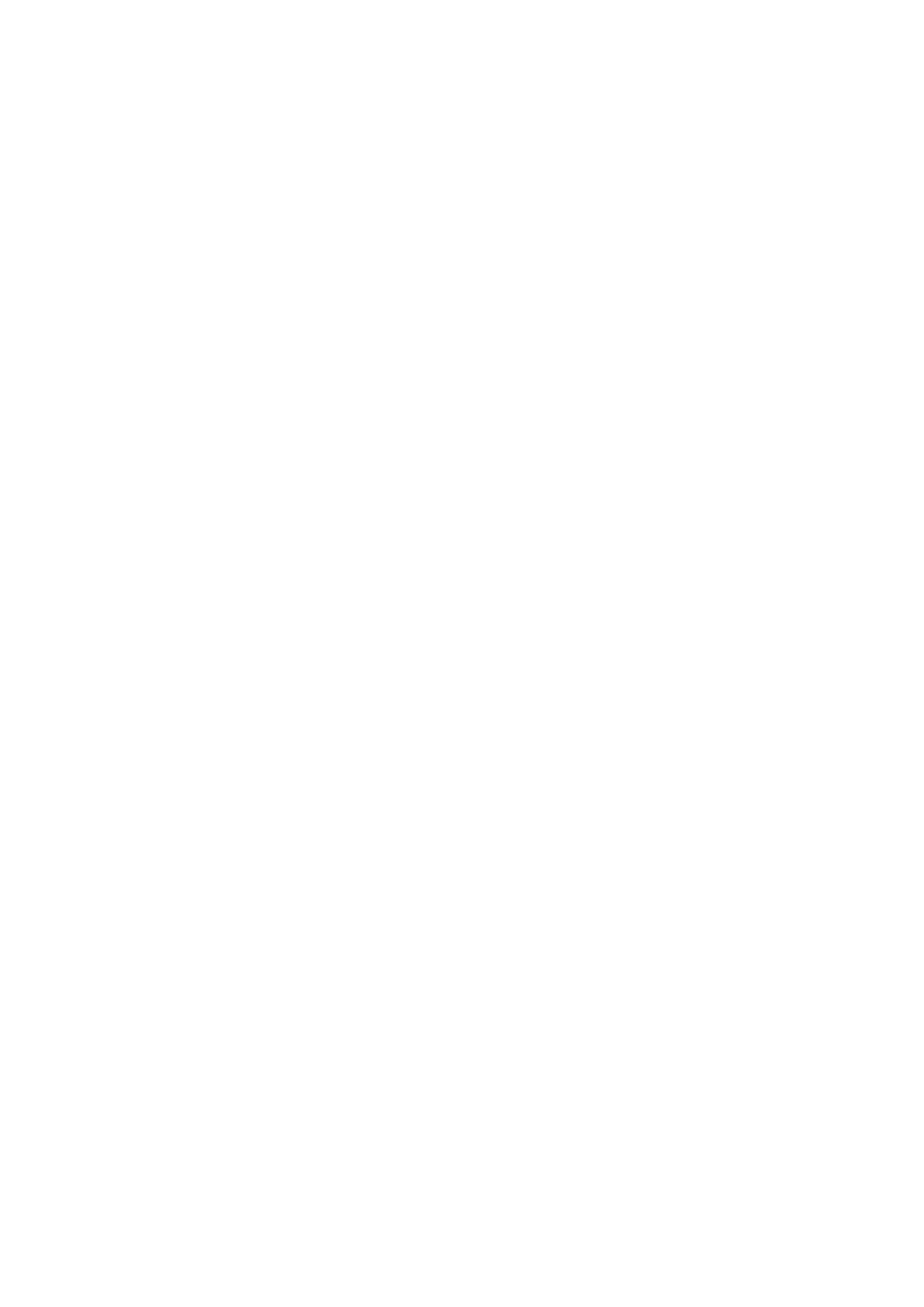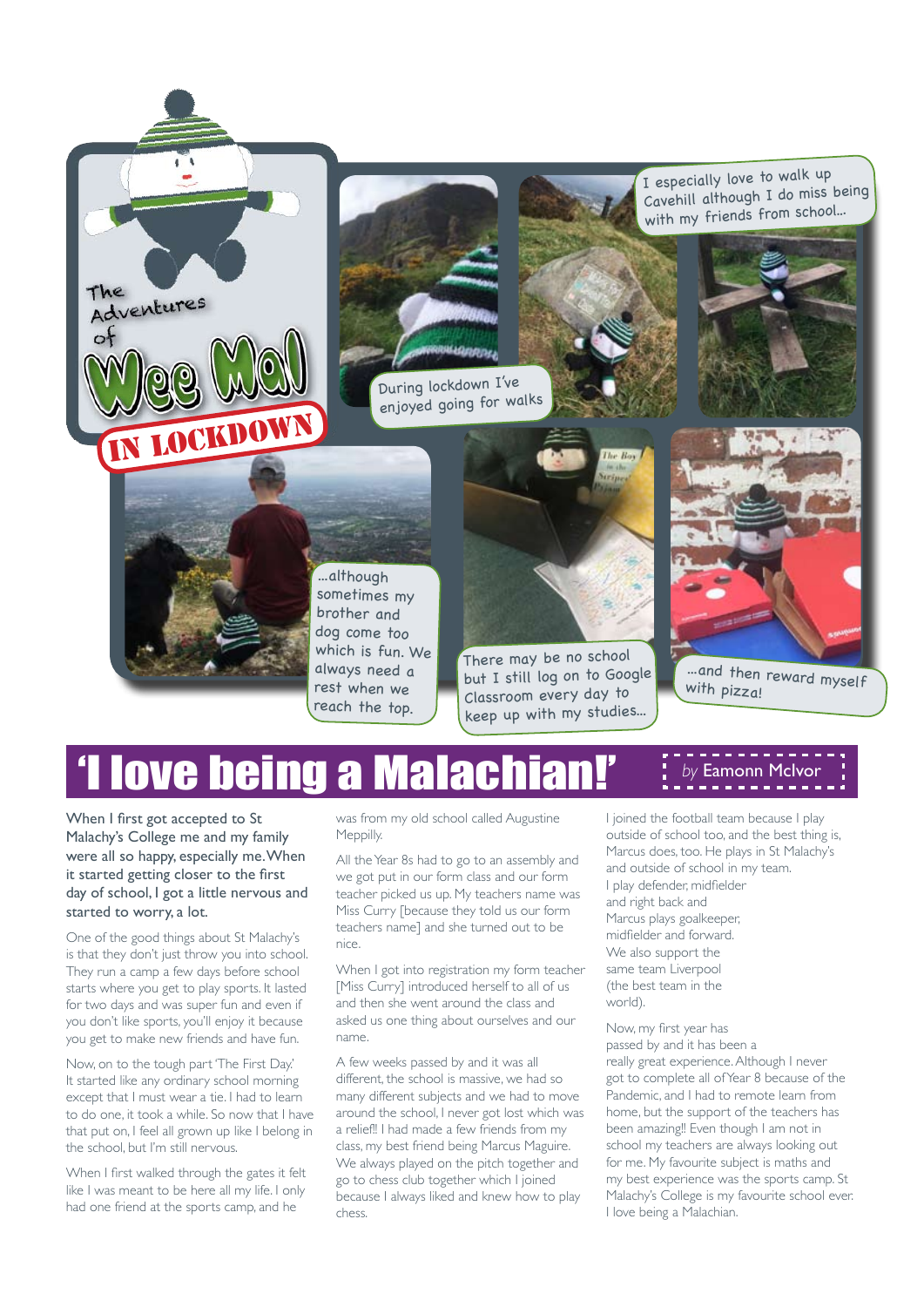

## *By* Lewis McCotter 8A

I would like to congratulate everyone who has been selected to go to St Malachys College. I remember the day I got the letter to say that I have been accepted into St Malachys college. I was over the moon and I am sure you all are too!

Before school started every first year was asked to go into school to do a 2-day P.E camp with the P.E teachers. It was CLASS! We got to play football and basketball and even rugby. Then we got brought in for two half days to get to know our classes and the way round the school with no other pupils, so we felt comfortable. I loved it.

Then our FIRST week of school came. I was so nervous but also so excited. The students and teachers were so nice and there were so many new subjects.

There was one thing that was extremely new to me, THE TRAIN…. I was so excited to get the train because I felt a level of responsibility as I knew there where no parents to help me, but the older boys showed me where to go and I loved it.

As the weeks flew by, I was getting more and more settled in and soon enough it was Christmas. Then second term started, and it was just UNREAL as well and did I mention about the amount of extracurricular activities on offer? - there is every sport (for me its football and basketball) and there is also science and HE.

And then came Faster... After that everything changed. I got a message from the school saying we weren't going to be going back to school due to covid-19. All my classes were online, and I haven't gone back to school since. Overall it has

been quite good for me as I get to do sports quite a lot and I get to do work in my room in my own clothes. But I'm just missing my friends and school.

There are a lot of thing I'm looking forward to after this pandemic e.g: going out with my friends, going into town and much

## Hello everyone, my name is Shae McAtamney. I am 12 years old and I am in class 8B. My previous school was St Mary's On the Hill.

The first few weeks leading up to my start date for St Malachys, I had a wide variety of emotions and feelings. I was nervous because it was set to be a big change in my life. I had never got a bus before by myself. I did not know what it was all going to be like. I was excited but also nervous. I was also very happy that I was going to St Malachys.

The day arrived when I officially joined the school and years where in attendance. This had me worried as I was a new boy in a big school with so many people older than me. I was scared and nervous walking up into the school, however, there was nothing to be afraid of. I walked up to the form class and all the other boys were in the same situation as me. We all stuck together and helped each other. We even realised that the older boys in the school were the same. They were very helpful and respectful. I did all that worrying for nothing!

When I put my new uniform on, I felt very proud to be at such a great school. My parents were also very proud of me. All the fear, anxiety and nerves had disappeared. I started to build good

more. There are a couple of things I miss about the college for example: P.E, curry chips, my friends and my kind teachers. Here is something me and my family have planned for after Lockdown - a huge family part with a bouncy castle and a joint birthday parties. Keep safe and healthy!!

friendships and bonds with not just people in my class, but people in my year and other years. I am now very settled and happy in the school.

I love so much about the school that it is hard to pick out just one thing. I love sport and joined the Gaelic team. I enjoy the craic amongst us all and playing in the competitions representing my school. I have played for the football team and enjoy basketball. There are loads of sports to choose from. I love Art and Irish language. I enjoy Home Economics and all the new subjects that we did not do in primary school. All the learning is made fun.

Sadly, we had our first-year experience cut short, due to the outbreak of the Covid-19 pandemic. I really miss going to school and seeing my friends. I miss the sports a lot. I miss the after school activities and whole routine. Everything has been turned upside down. Although we cannot be at school the teachers keep in touch with us all and provide us with work on Google Classroom. I keep in touch with all my friends.

Overall, my experience so far has been very positive and everyone in the school has been very kind and helpful during my first year. My advice for the Year 8s of 2020, would be not to worry and if you need anything just ask! We are all one big family in St Malachys.